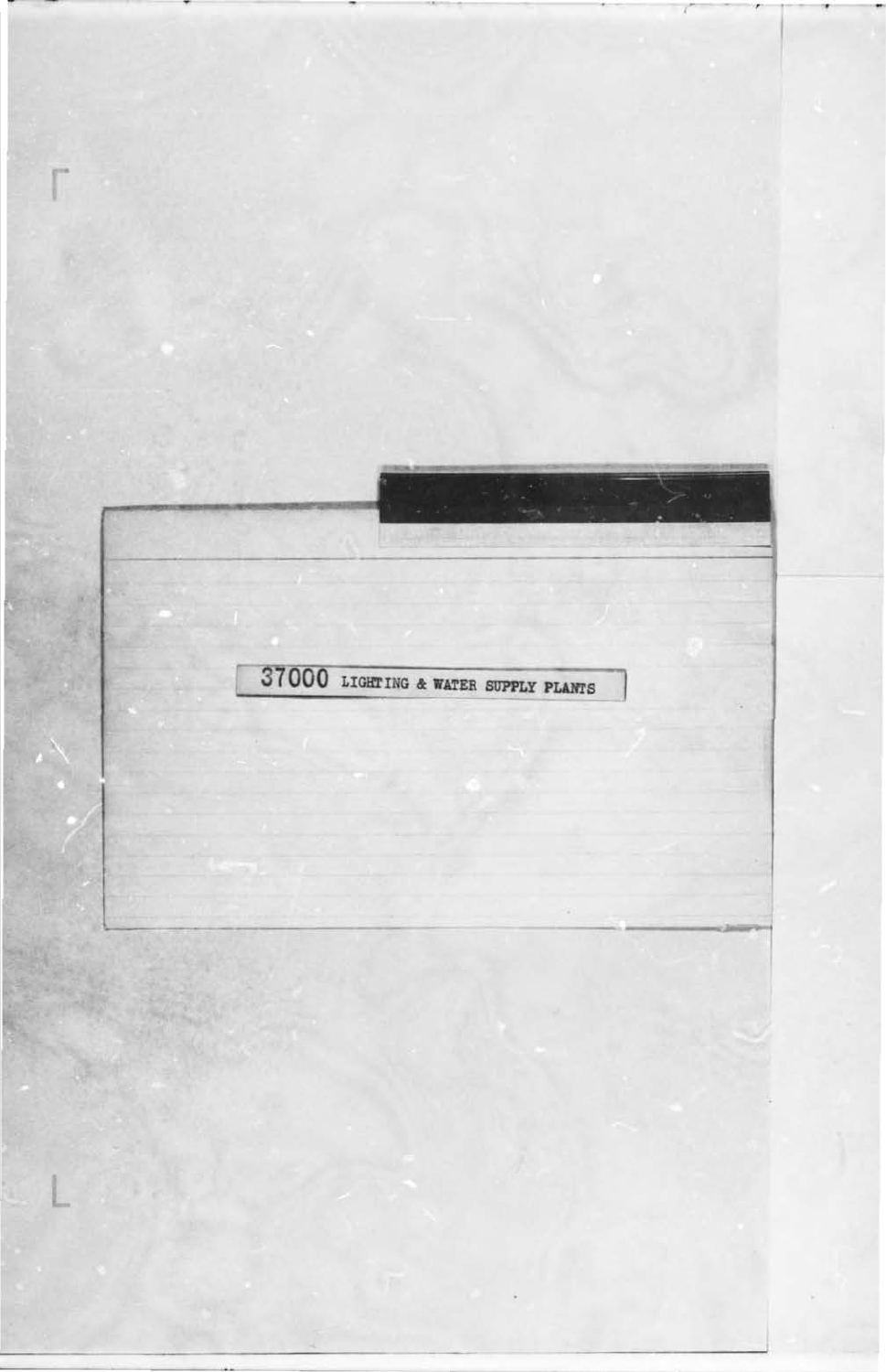37001-1 Put on 5.9./8-8 37002  $-1$  PUT ON 37025-2

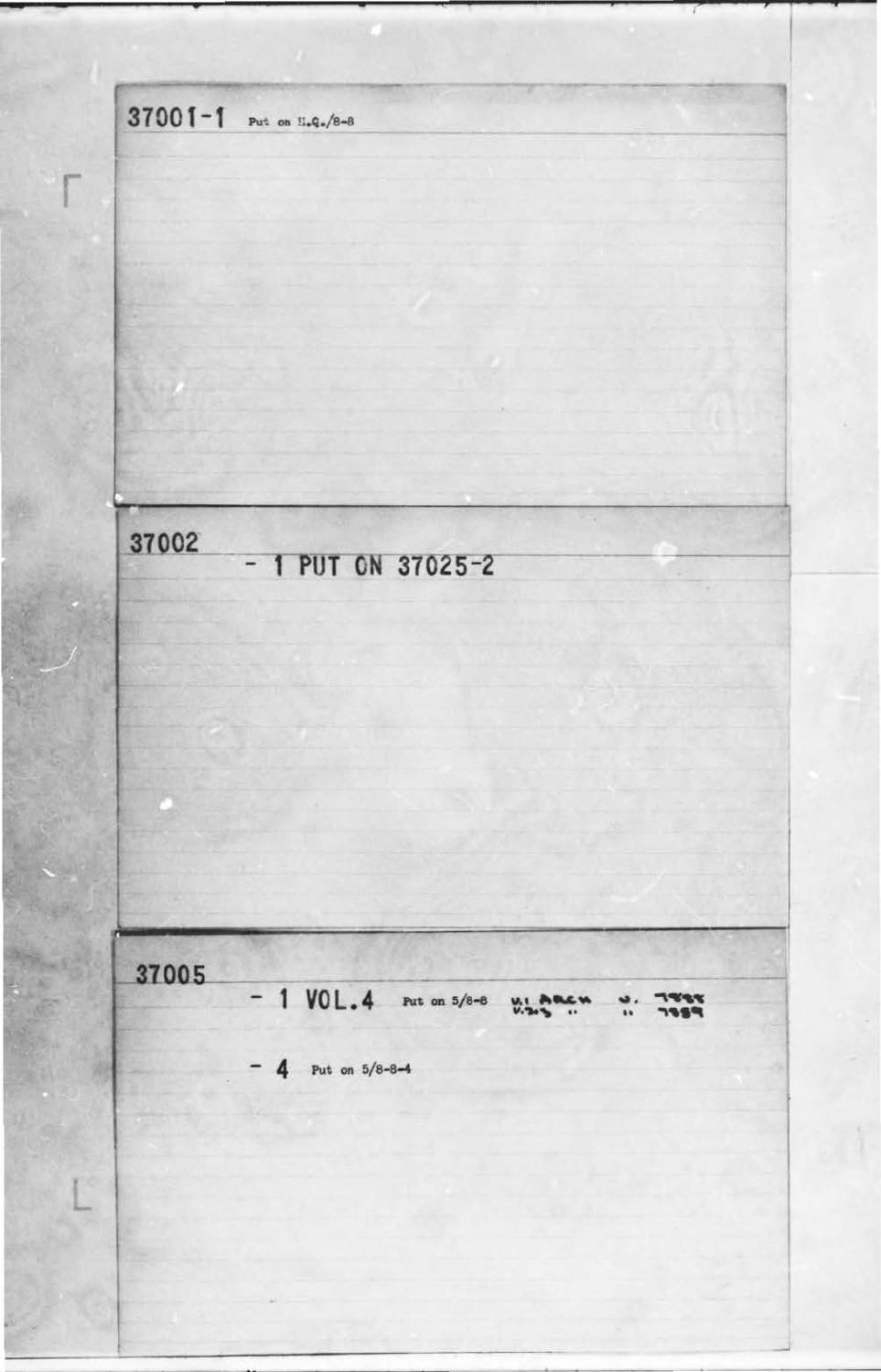•

 $\sim$   $\sim$   $\sim$   $\sim$ I ' -,., - 37007  $- 1$  Put on  $7/8-8$ **r**  •  $\frac{37008}{-1}$  Put on 8/8-8 . . **37010** Put on 10/8-8  $- 2$  Put on 10/8-8-3 .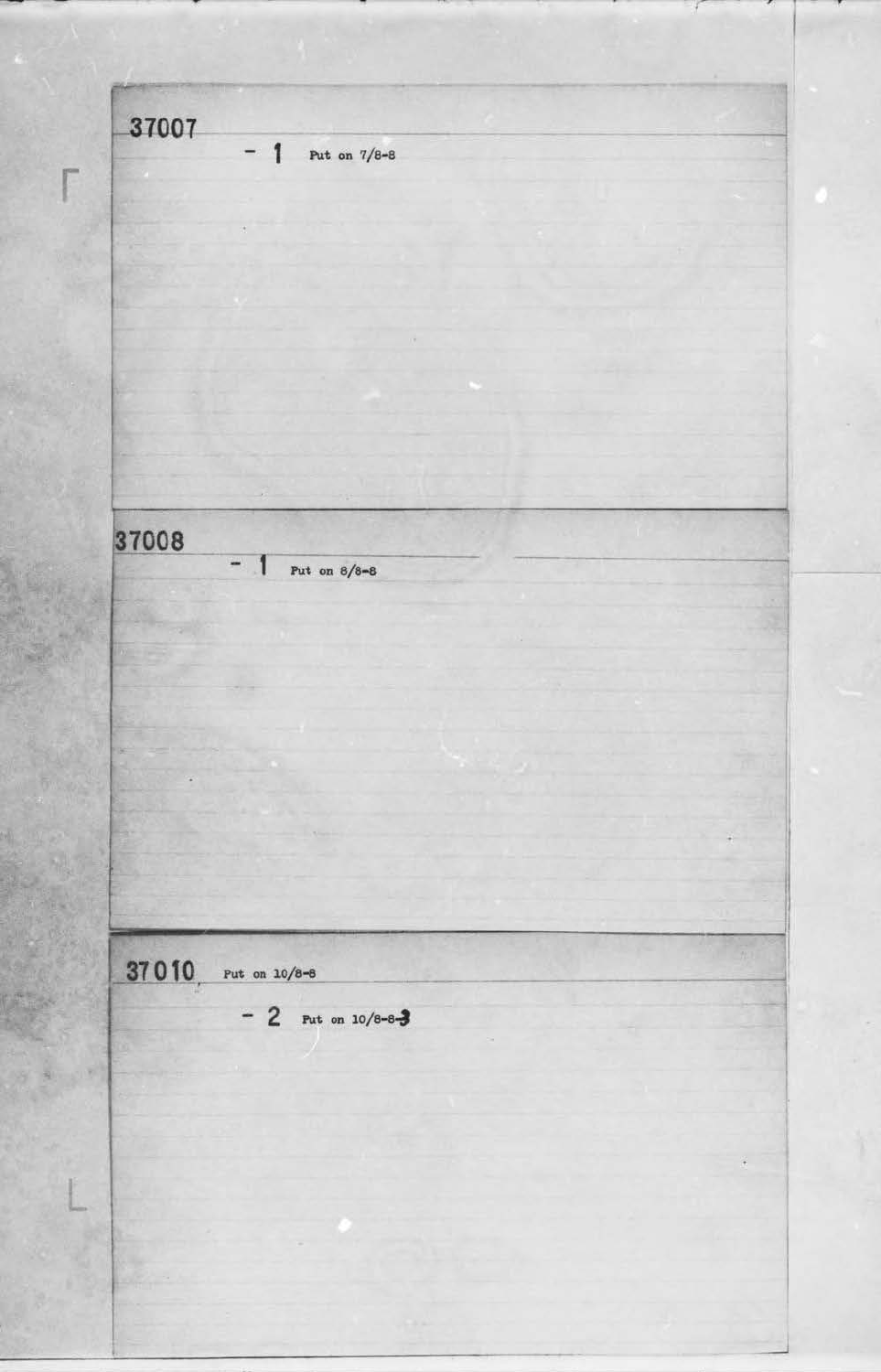$-+++++++$  $\alpha$ **37013** 1  $\begin{array}{|c|c|c|}\n\hline\n\text{r} & \text{r} & \text{r} & \text{r} & \text{r} & \text{r} & \text{r} & \text{r} & \text{r} & \text{r} & \text{r} & \text{r} & \text{r} & \text{r} & \text{r} & \text{r} & \text{r} & \text{r} & \text{r} & \text{r} & \text{r} & \text{r} & \text{r} & \text{r} & \text{r} & \text{r} & \text{r} & \text{r} & \text{r} & \text{r} & \text{r} & \text{r} & \text{r} & \text{r$ **3 7 0 f 4 -1** Put on 15/8-8 -------,-- ---~ **M** 

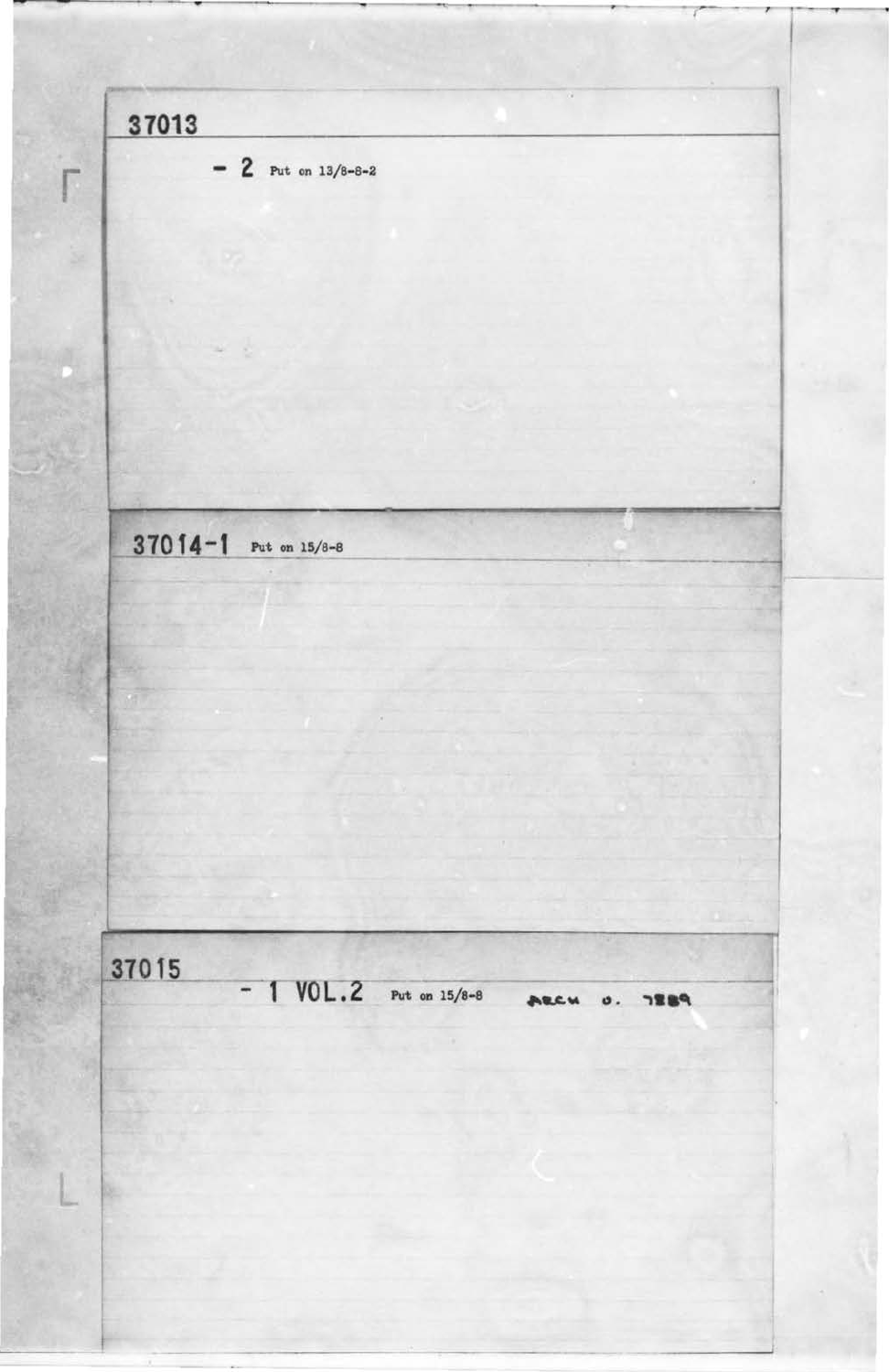37019  $-4$ Put on  $19/8 - 8 - 9$ - 8 Put on 19/8-8-6 - 10 But on 19/8-8-5  $\mathbb{R}^4$ 37021 Put on  $21/8-8$ 37022 Put on  $22/8 - 8$ -8  $\overline{a}$  $-5$  Put on 22/8-8-5

x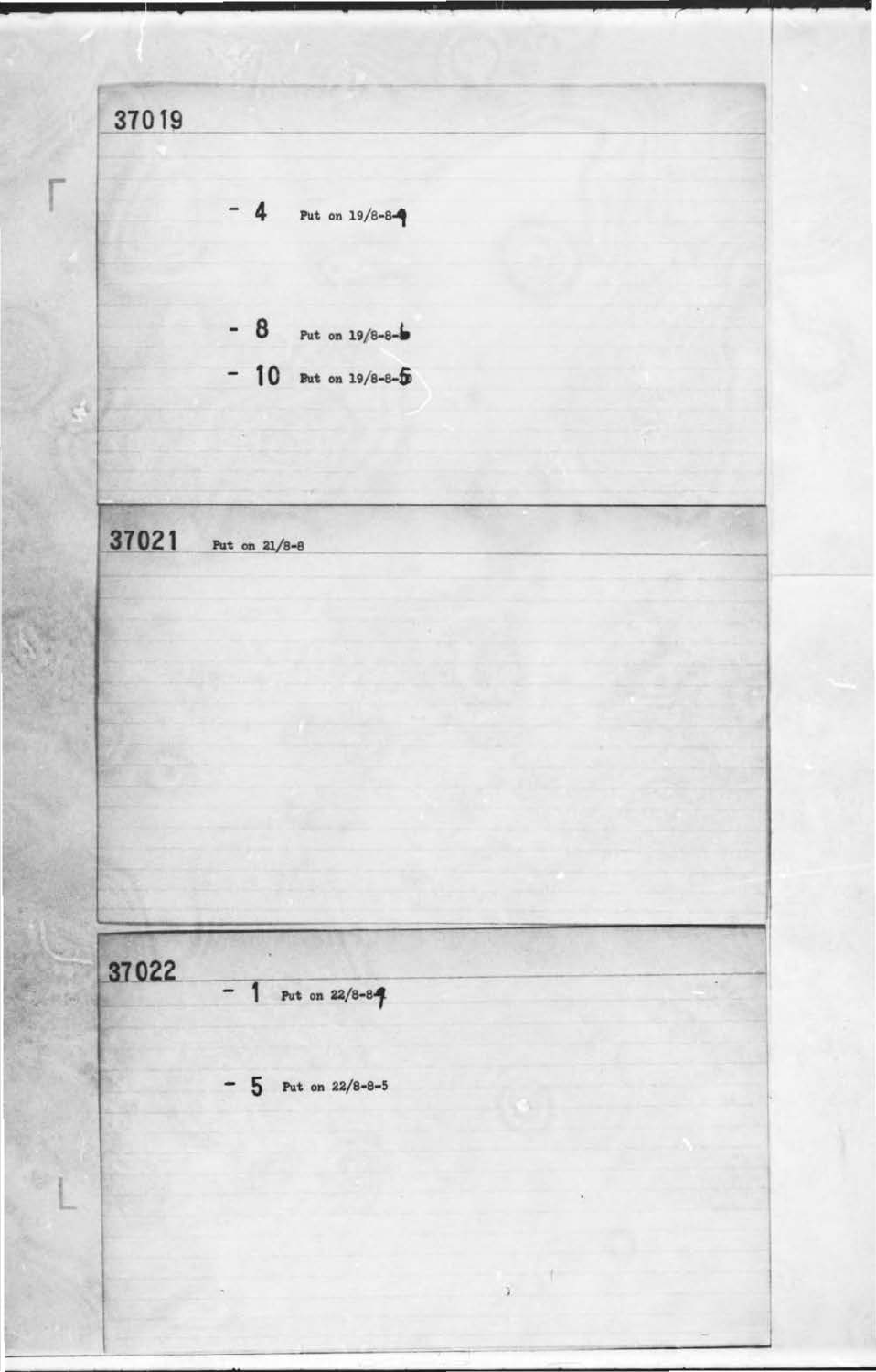37023 **PEST** AREW  $VOL.2$  Put on 23/8-8 -37024 - 1 VOL. 4 Put on 24/8-8  $v.8$ 

 $\blacksquare$ 

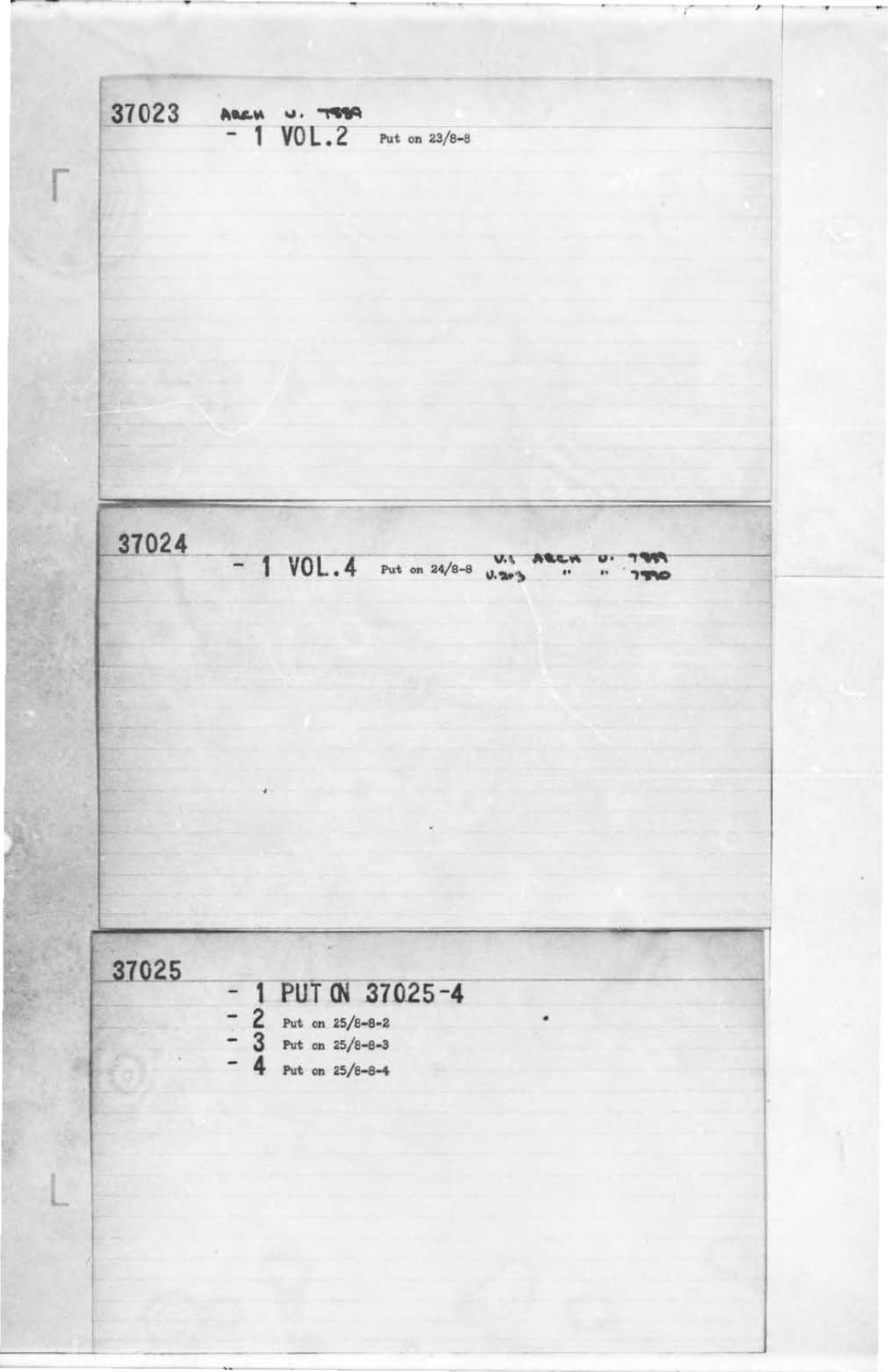I  $37029$  - 1 Put on 29/8-8-2  $-2$  Put on 29/8-84 1 • 37031 ABLU U. 7890<br>- 1 VOL. 2 Put on 31/8-8-

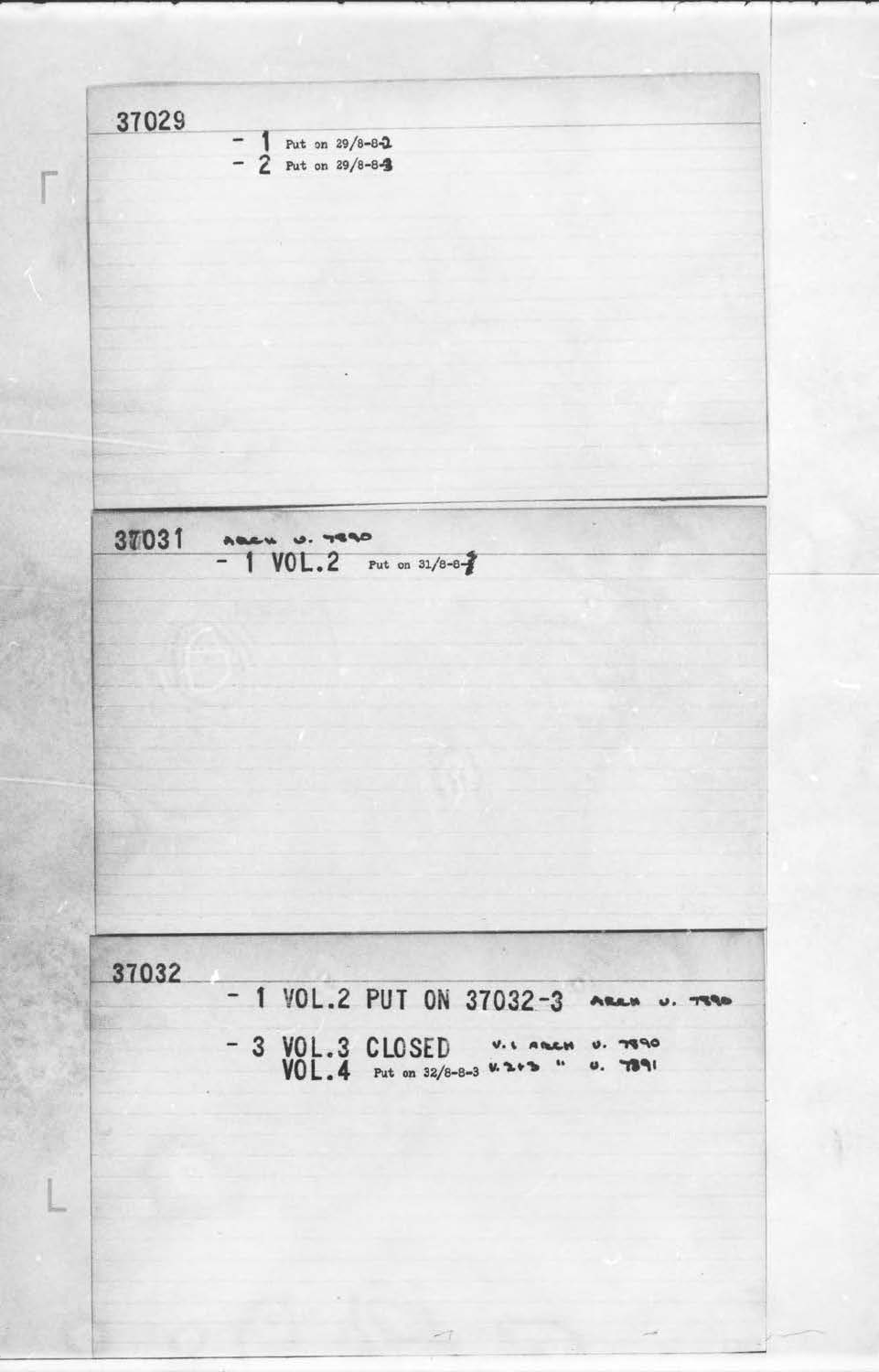37033 Put on  $33/8-8$  $\qquad \qquad$ F 37034  $-$  1 Put on 34/8-8 37040 Put on  $40/8-8$ 1 W.  $\overline{\phantom{0}}$  $\cdot$  )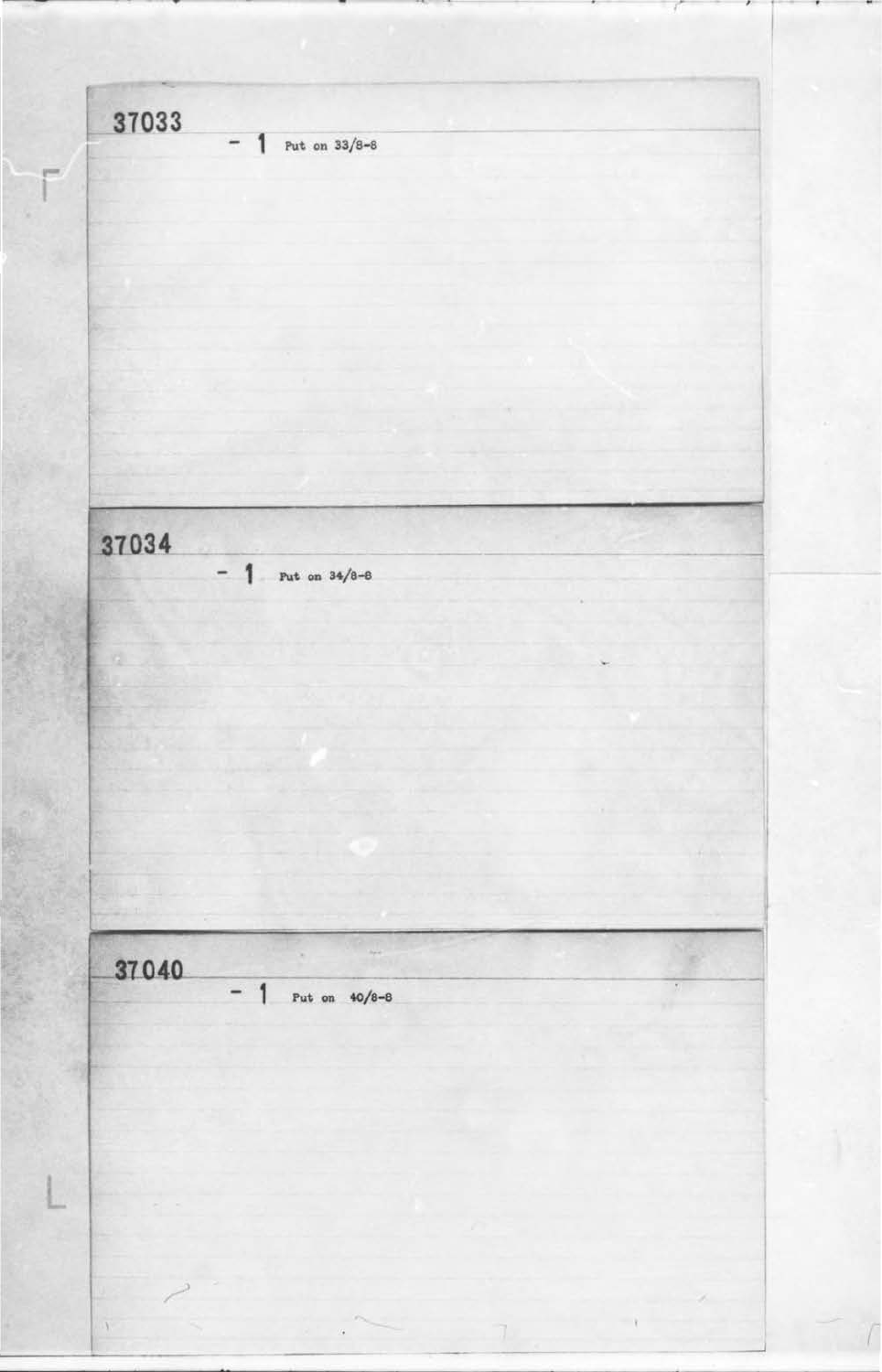37050  $\sqrt{2}$ s  $-6$  Put on 50/8-8-6  $\circ$ u o  $\mathcal{L}$ 37057  $-1$ Put on  $57/8-8$ 

## 37061  $-1$  PUT ON 37050-6

L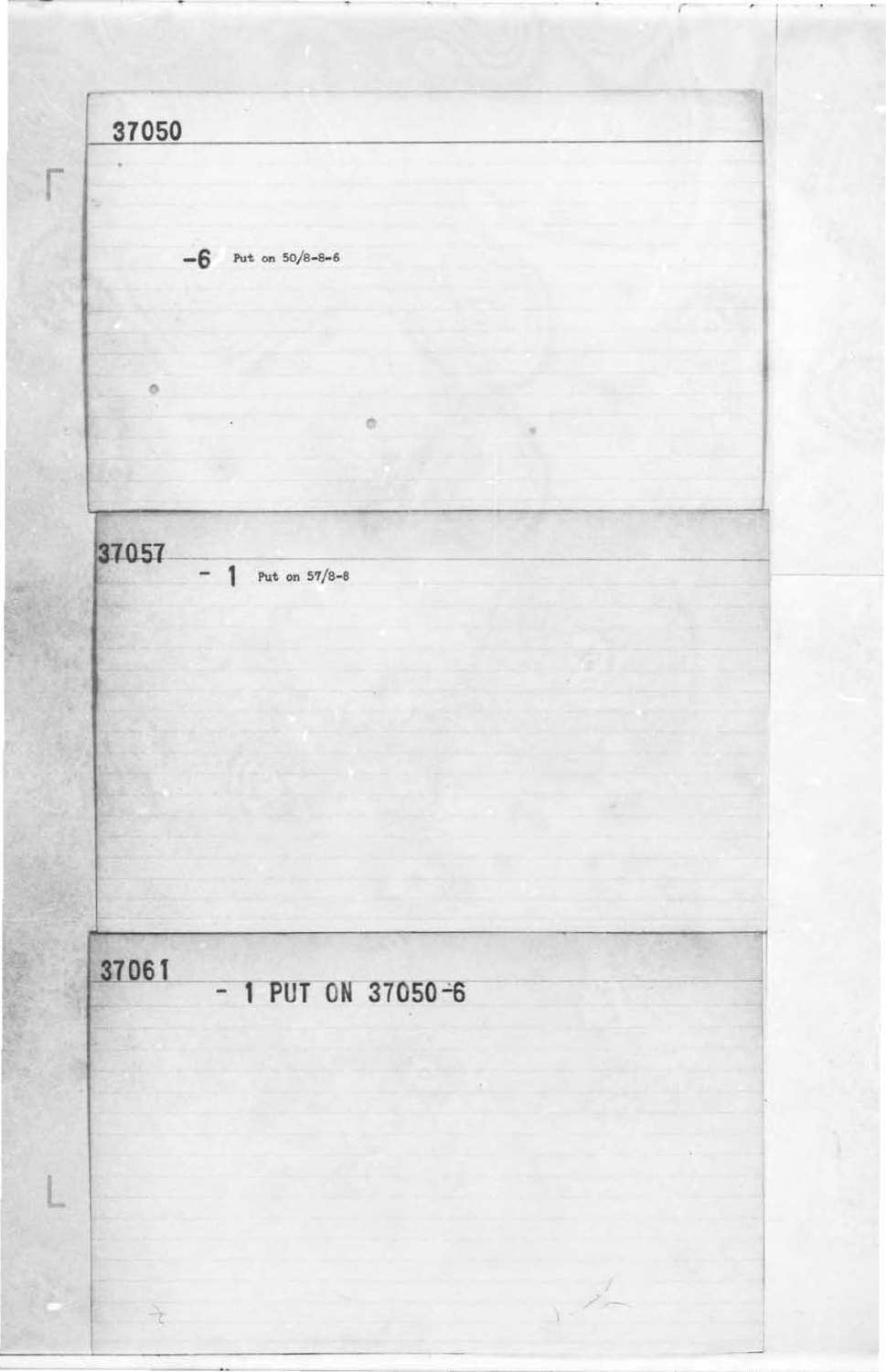37066 w.  $-2$ Put on  $66/8 - 8 - 3$ 37068 Put on  $68/8-8$  $\overline{\phantom{a}}$ 1 37103  $\tau_{\rm i}$  $-1$ Put on  $103/8-8$ 56

L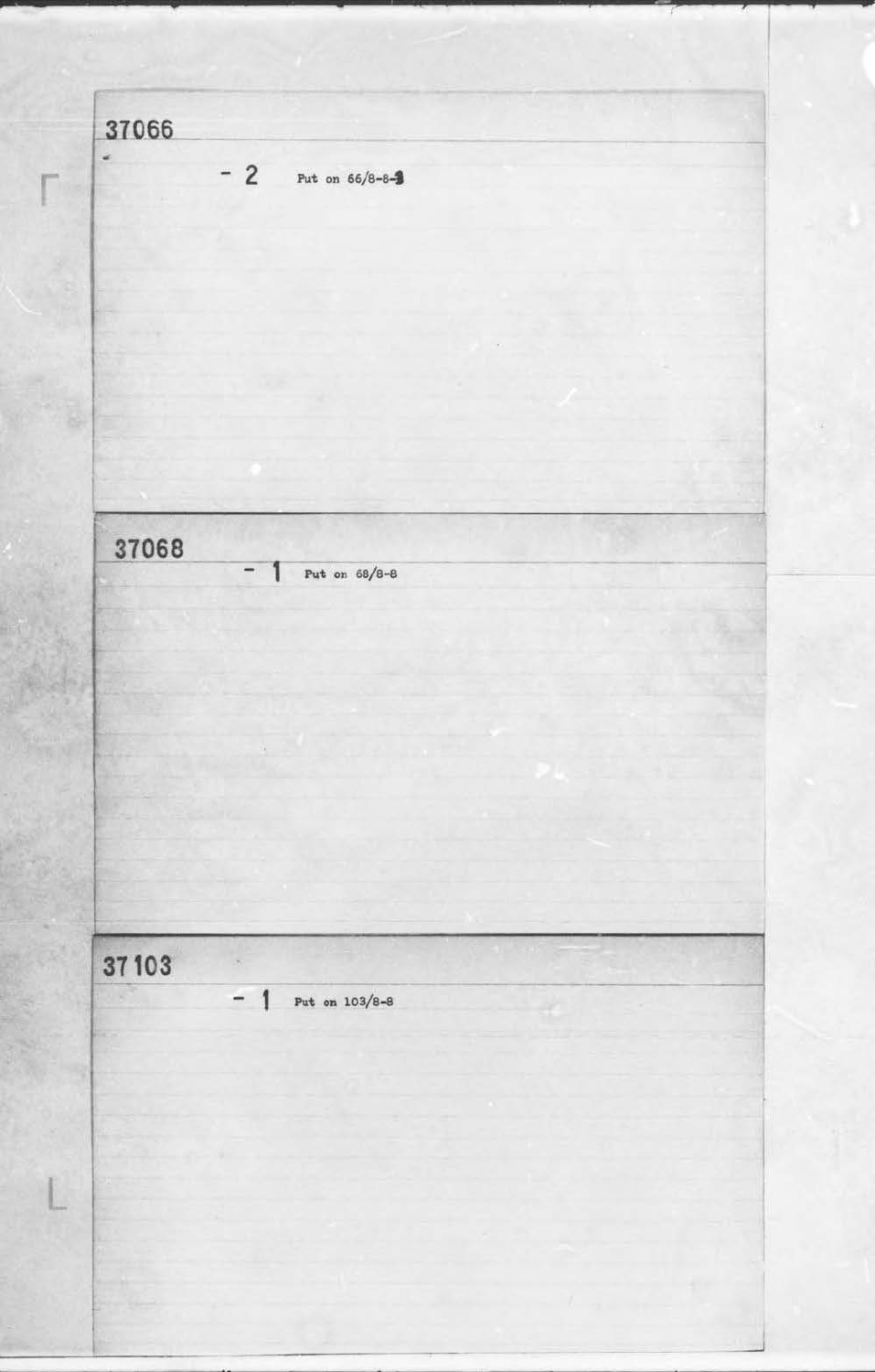37 104 Put on 104/8-8 ti. 37116  $-$  1 Put on 116/8-8 **T**ime  $\sim$   $\sim$ 37117  $\mathbb{R}$ Put on  $117/8 - 8$  $\overline{\phantom{0}}$ g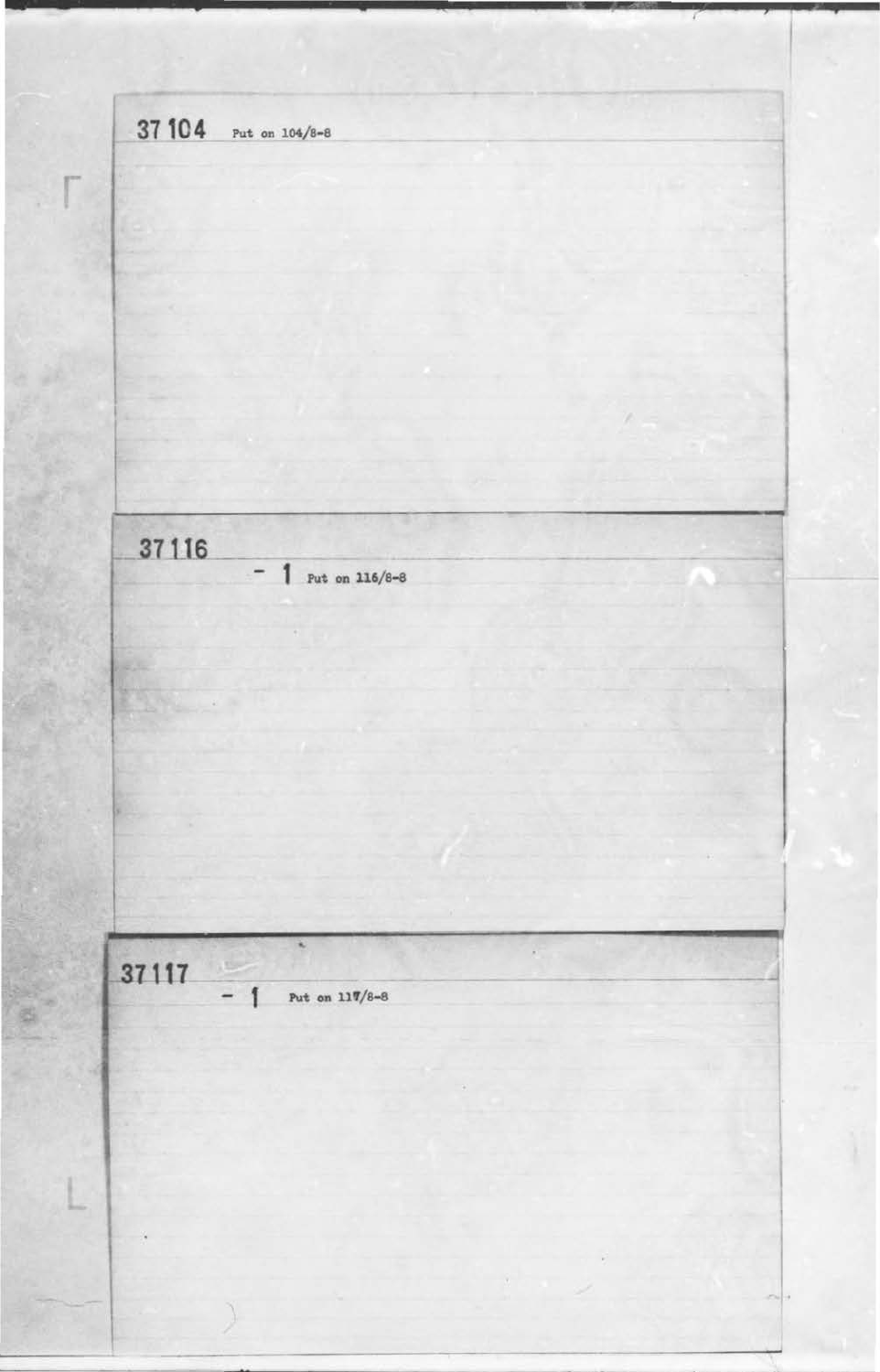

37123 - X PUT ON 123/2-12 Joe 1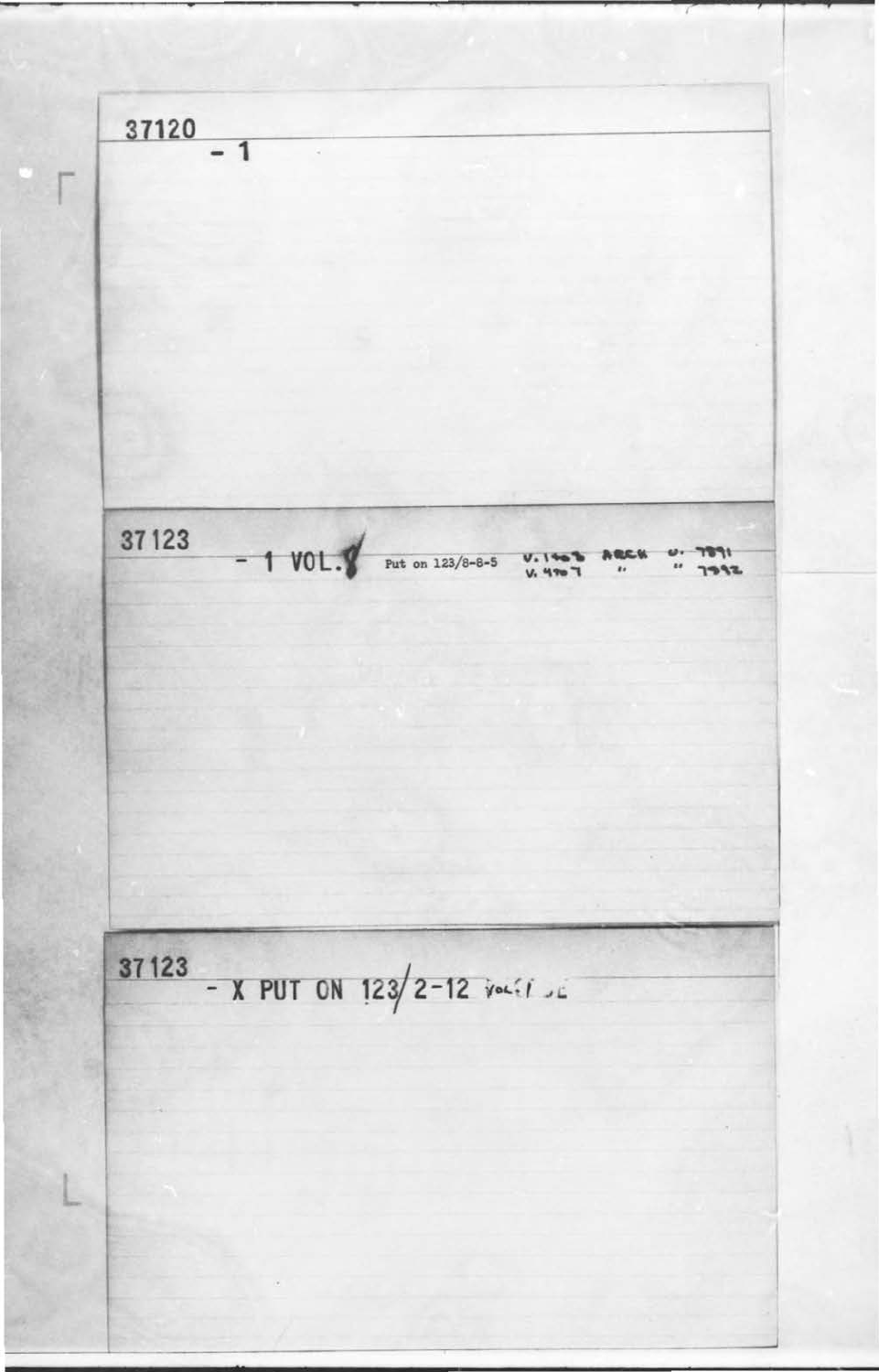37 124 Put on 124/8-8-4 37127 - 6 Put on  $127/8-8-6$  $-15$  Put on 127/8-8-15 37129- $\bar{\bullet}$  $\bf 6$ Put on  $129/8 - 8 - 8$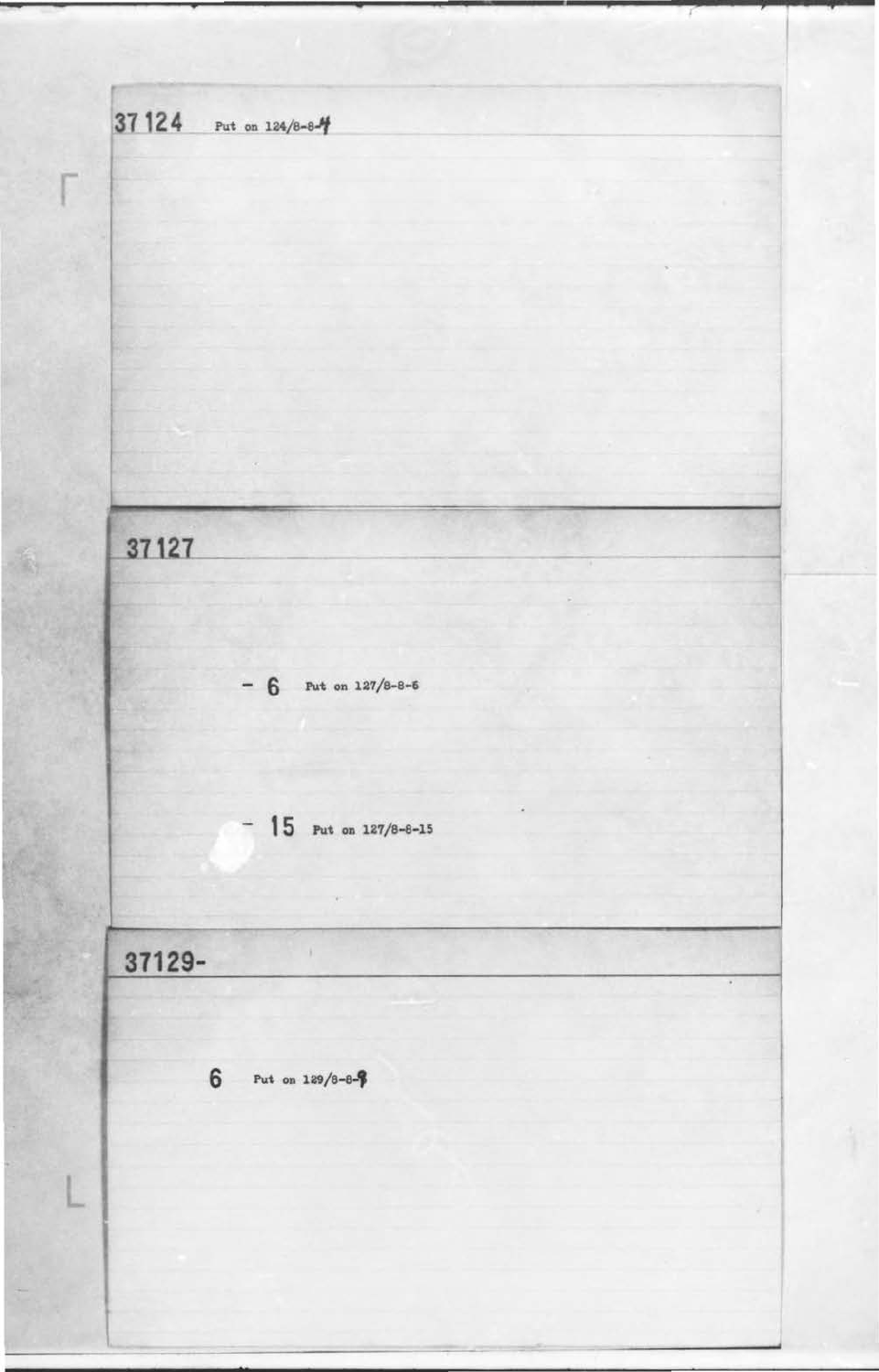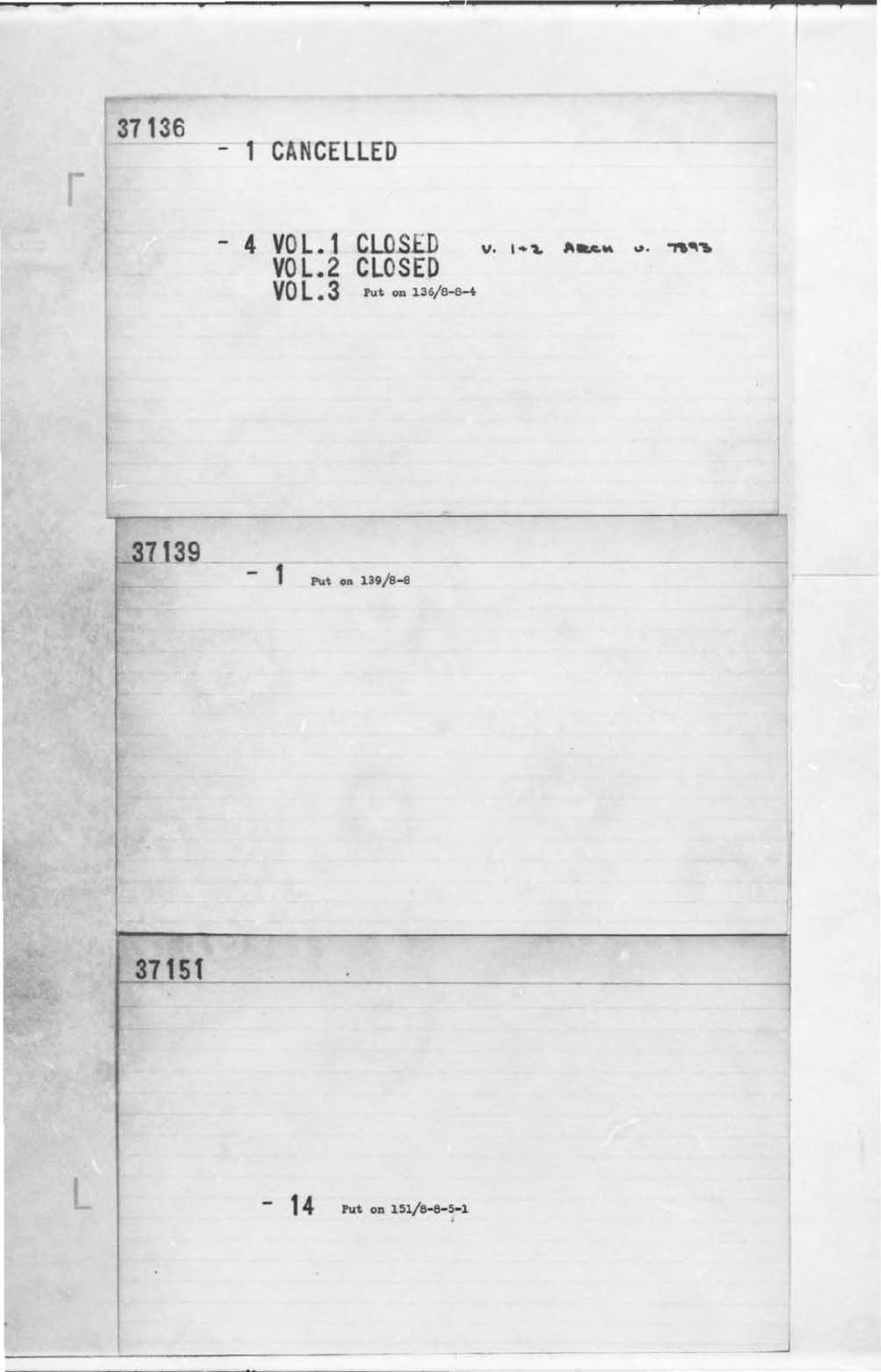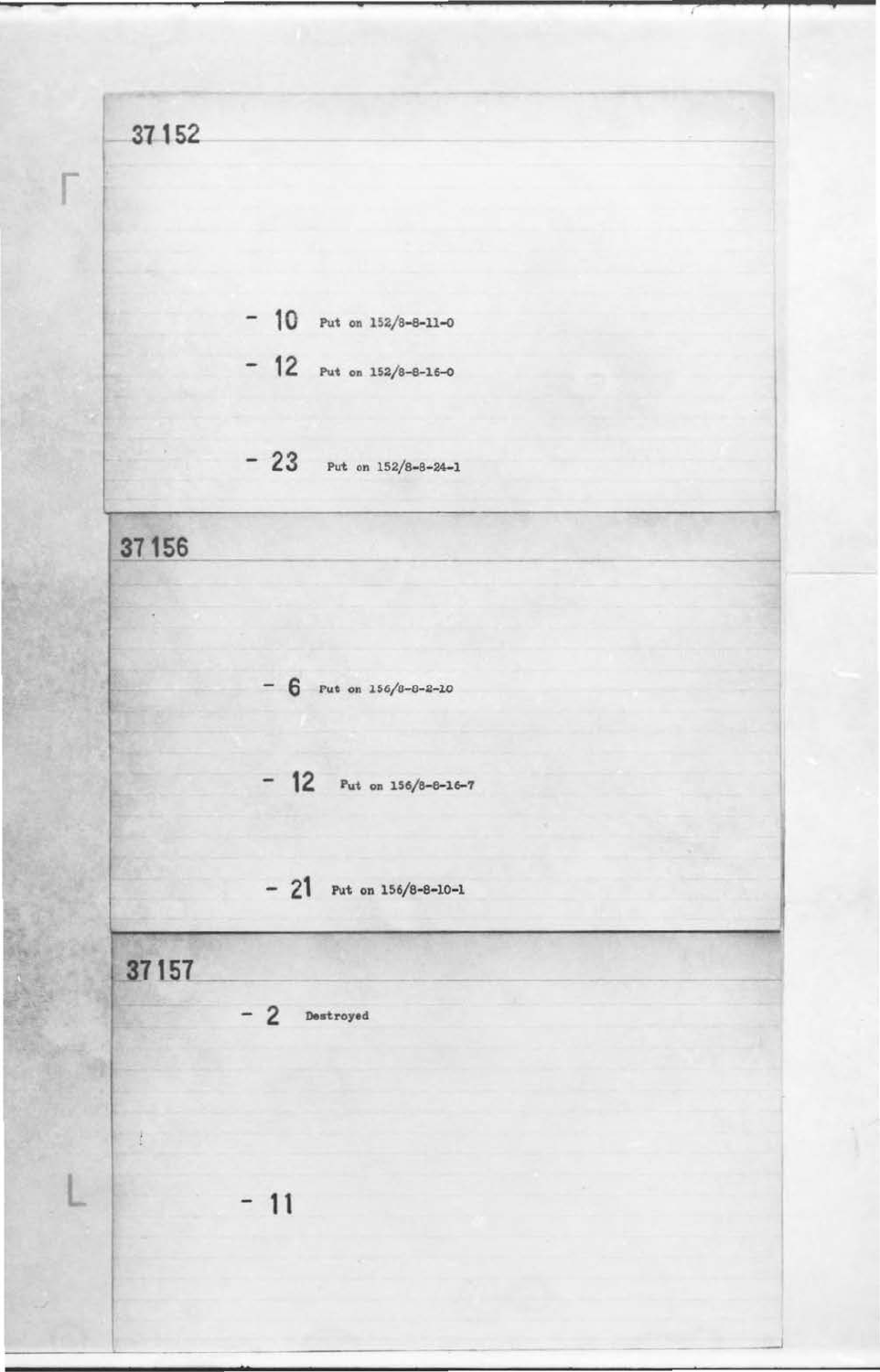( **37159**   $- 20$  Put on  $159/8 - 8 - 15 - 1$  $- 42$  Put on  $159/8 - 8 - 9 - 1$ I 1- **37162**   $-$  3 Put on  $162/8 - 8 - 1 - 1$  $- 7$  Put on  $162/8 - 8 - 2 - 1$